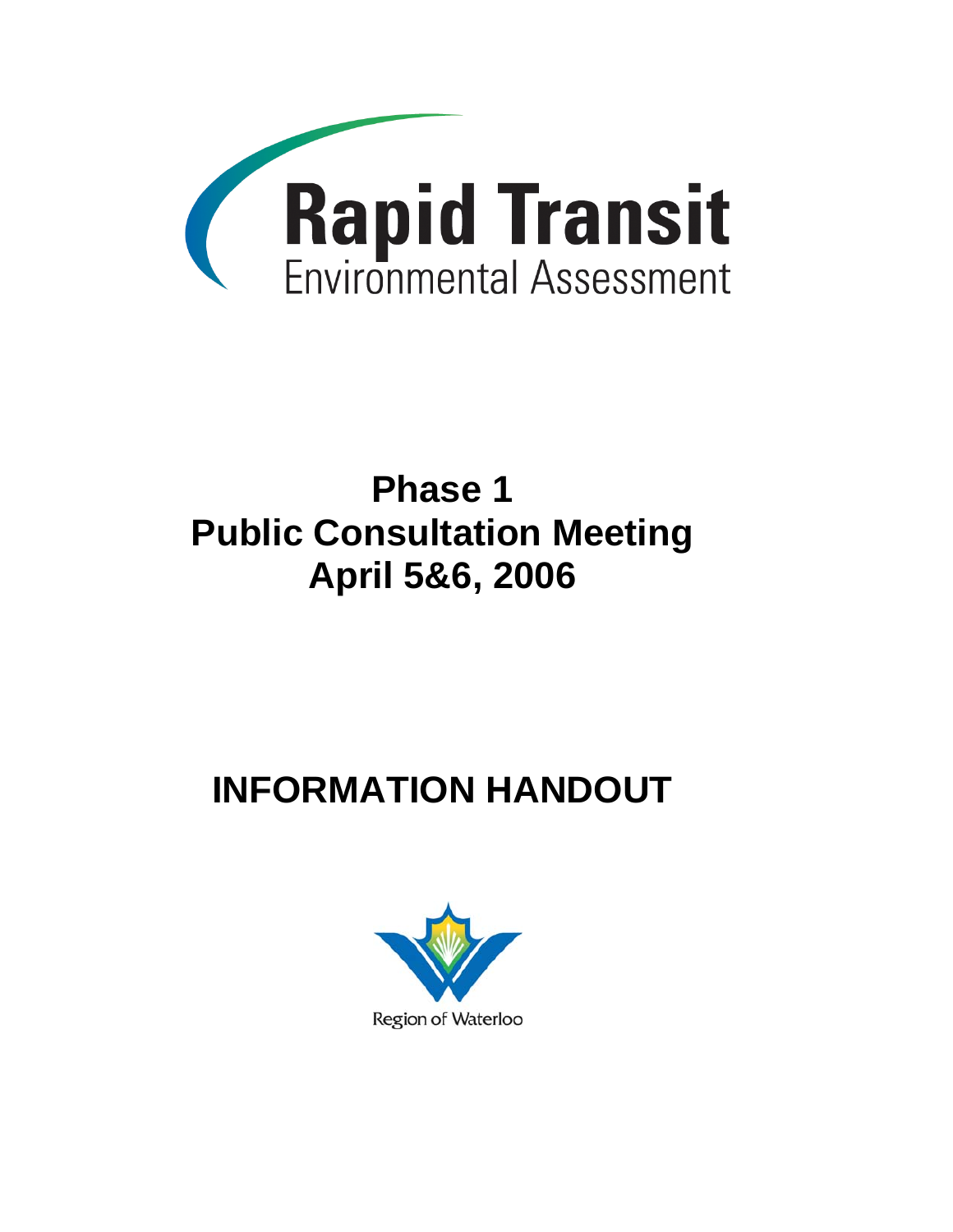

**Table of Contents** 

**This Information Handout contains the following information:** 

- **1. The purpose of the Public Consultation Meeting (Page 3)**
- **2. Background information about the Region of Waterloo's goals and objectives concerning future growth and development in our community and the Rapid Transit Initiative (Pages 2-3)**
- **3. A description of the Environmental Assessment process (Pages 3-6)**
- **4. A detailed description of the Environmental Assessment Phase 1 process the Alternative transportation strategies (Pages 6-8)**
- **5. A summary of the Phase 1 Assessment process, the criteria used for the assessment, and the results (Pages 9-11)**
- **6. A summary of the Draft Preferred Transportation Strategy and the reasons for its selection (Pages 11-13)**
- **7. Information about how you can participate in the Environmental Assessment process (Page 14)**
- **8. A Public Input Guide to provide the Region with important feedback (Pages 15-18)**

**Attachments:** 

**Exhibit 4, Summary of Phase 1 Evaluation conclusions** 

 **Glossary of Terms**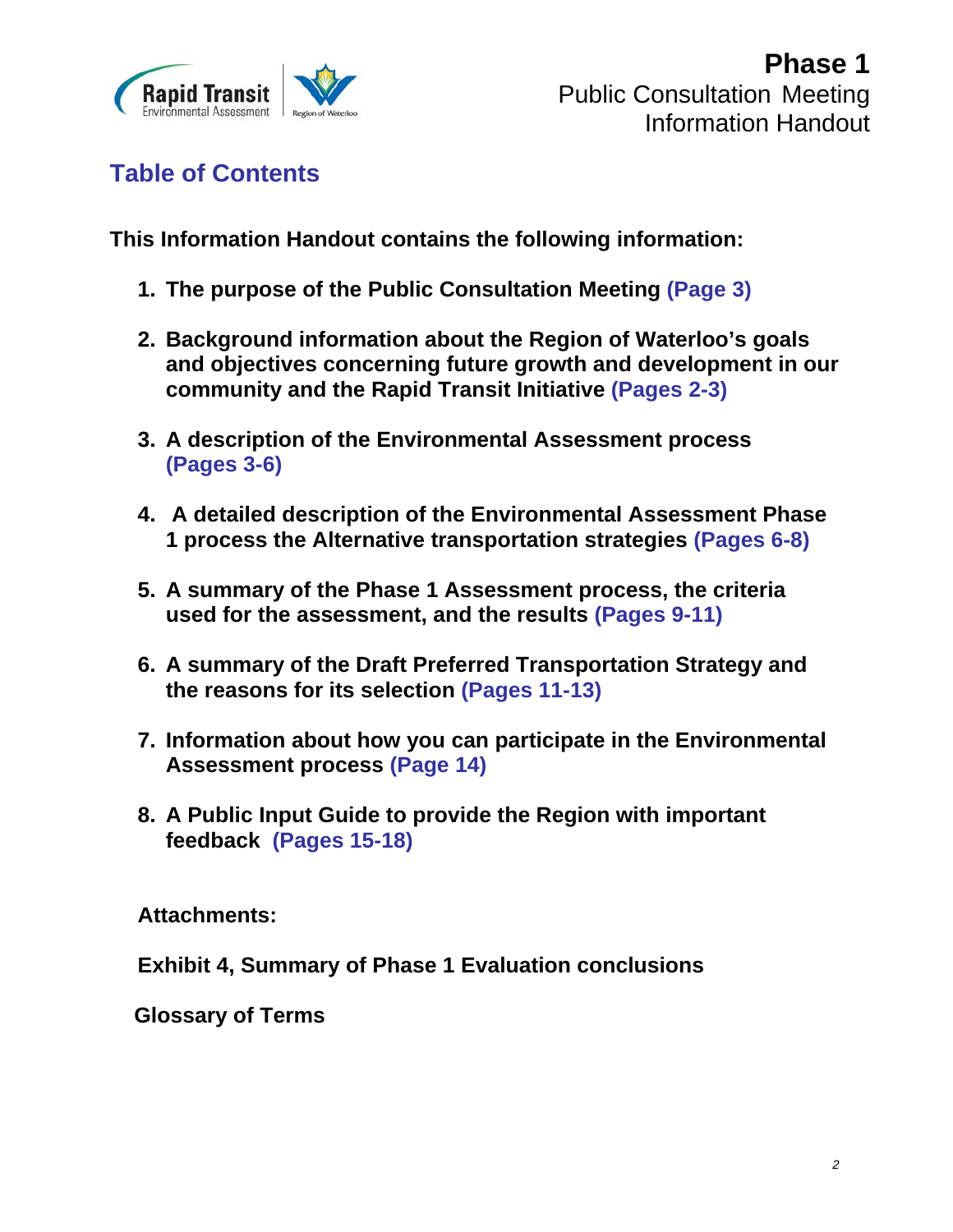

# **Purpose of this Public Consultation Meeting**

The Region of Waterloo is carrying out an Individual Environmental Assessment for the development of Rapid Transit in the Region's Central Transit Corridor (please see Exhibit 1 below) that extends from Cambridge through Kitchener to Waterloo. The development of Rapid Transit in Waterloo Region is also included in the Province of Ontario's Proposed Growth Plan for the Greater Golden Horseshoe, and is an important part of the Region of Waterloo's Regional Growth Management Strategy, a long-term strategic framework that identifies where, when and how future residential and employment growth will be accommodated.

The Ontario Ministry of the Environment approved the Terms of Reference for this Rapid Transit Individual Environmental Assessment in July 2005. The Region of Waterloo is now moving forward with Phase 1 of the Environmental Assessment, the evaluation and selection of a preferred transportation

system strategy.

The purpose of today's public meeting is to discuss how Rapid Transit (known as the "Undertaking" in the Environmental Assessment process) and three other strategic transportation alternatives – Baseline (do nothing), Road Improvement and Expansion and Improved Conventional Transit – meet the goals of the Regional Growth Management Strategy and contribute to the quality of life in the Region. Based on this evaluation, the project team has prepared a Draft Preferred Transportation Strategy.



#### **Exhibit 1: Central Transit Corridor Map**

**The Project Team proposes that the Rapid Transit Initiative be carried forward to Phase 2 of the Environmental Assessment as the Draft Preferred Transportation** 

Public input is an essential and ongoing component of the Rapid Transit Environmental Assessment. A key purpose of this meeting is to seek public input on the Draft Preferred Transportation Strategy, provide the public with the opportunity to ask questions of the project team about Phase 1 and the Environmental Assessment process, and facilitate a public discussion about the evaluation process. At the conclusion of the Public Consultation process for Phase 1, feedback received will be considered, and a report will be presented to Regional Council proposing a Preferred Transportation Strategy for consideration.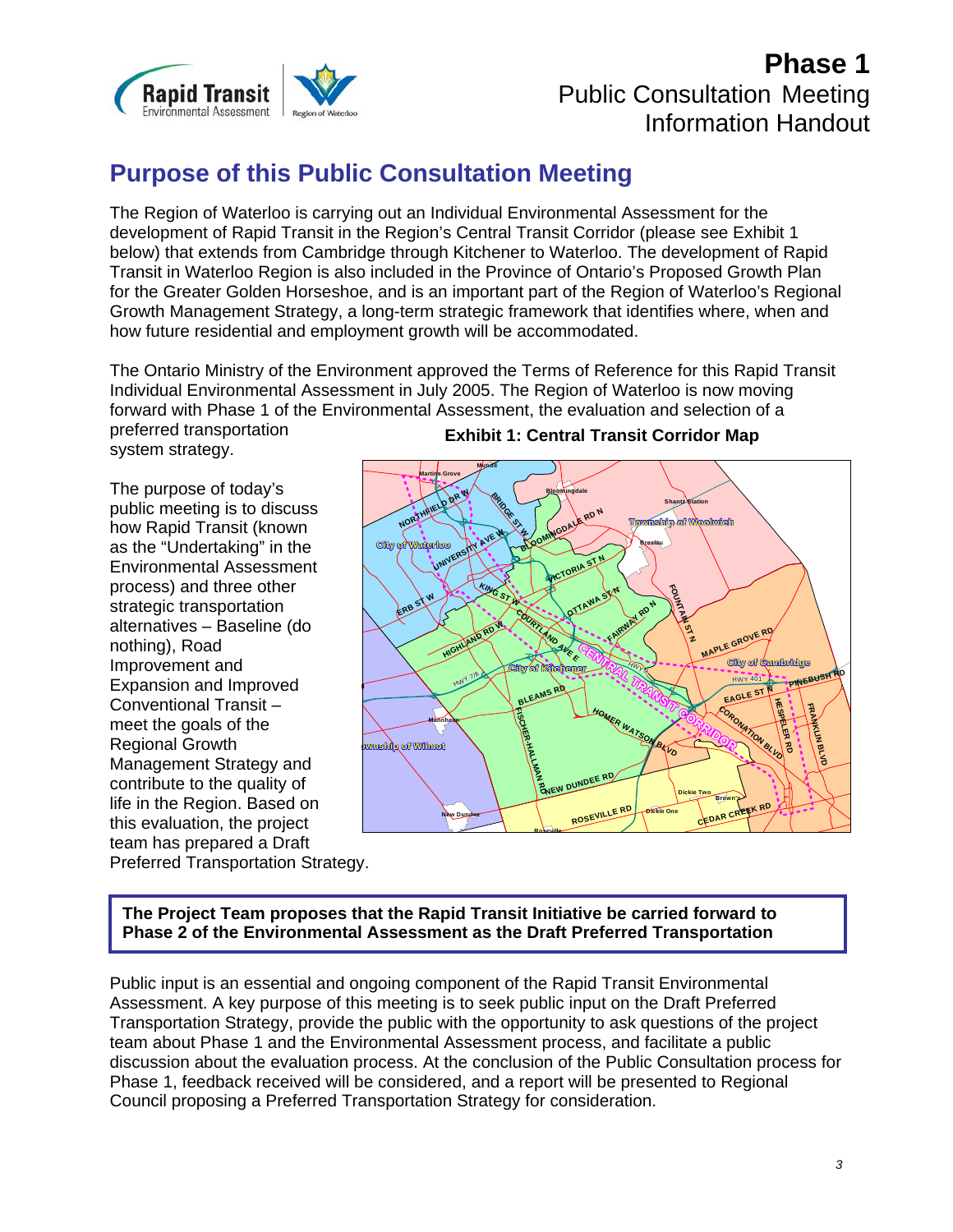

# **Background**

Waterloo Region is one of the fastest growing communities in Canada. With a population of 500,000, and expected growth to 729,000 within the next 25 years, the Region is planning now for the challenges and opportunities associated with population and employment growth.

In 2003, Region of Waterloo Council unanimously adopted the Regional Growth Management Strategy, a long-term strategic framework that identifies where, when and how future residential and employment growth will be accommodated. The strategy is anchored on "growing by choice rather than by chance" and sets out strong and innovative policies for managing growth in urban areas and townships of the Region. A rapid transit service linking Cambridge, Kitchener and Waterloo with enhanced transit services to the townships is also a key component of the Regional Growth Management Strategy (www.region.waterloo.on.ca/rgms).

Rapid Transit is also a significant part of the Province's Proposed Growth Plan for the Greater Golden Horseshoe. The Plan identifies the need for Rapid Transit in Waterloo Region, and recommends that priority funding be given to infrastructure projects that support an integrated regional transportation network for the movement of people and goods throughout the Greater Golden Horseshoe.

On May 15, 2004, the Government of Canada, the Government of Ontario and the Region of Waterloo jointly announced funding of up to \$2.5 million to complete the Regional Growth Management and Transit Initiative Technical Studies and an Individual Environmental Assessment. Prior to this announcement, the Region of Waterloo had been proceeding with various studies related to the Rapid Transit Initiative including the Central Transit Corridor Feasibility Study.

The Technical Studies, which included a detailed cost-benefit analysis, were completed in November 2005 and submitted to the Provincial and Federal governments. They concluded that Rapid Transit is a feasible transportation alternative and a strategic financial investment that supports the Region's economy, competitiveness and prosperity over the next 30 years while meeting Provincial and Regional planning goals.

Rapid transit will help to reduce road congestion and negative impacts on air quality, protect our countryside and environmentally sensitive areas, address public health concerns, and promote vibrant urban spaces and downtown revitalization. It is seen as one of the key catalysts to ensuring our community's vitality in the future by creating stronger linkages between how we travel and how our community develops.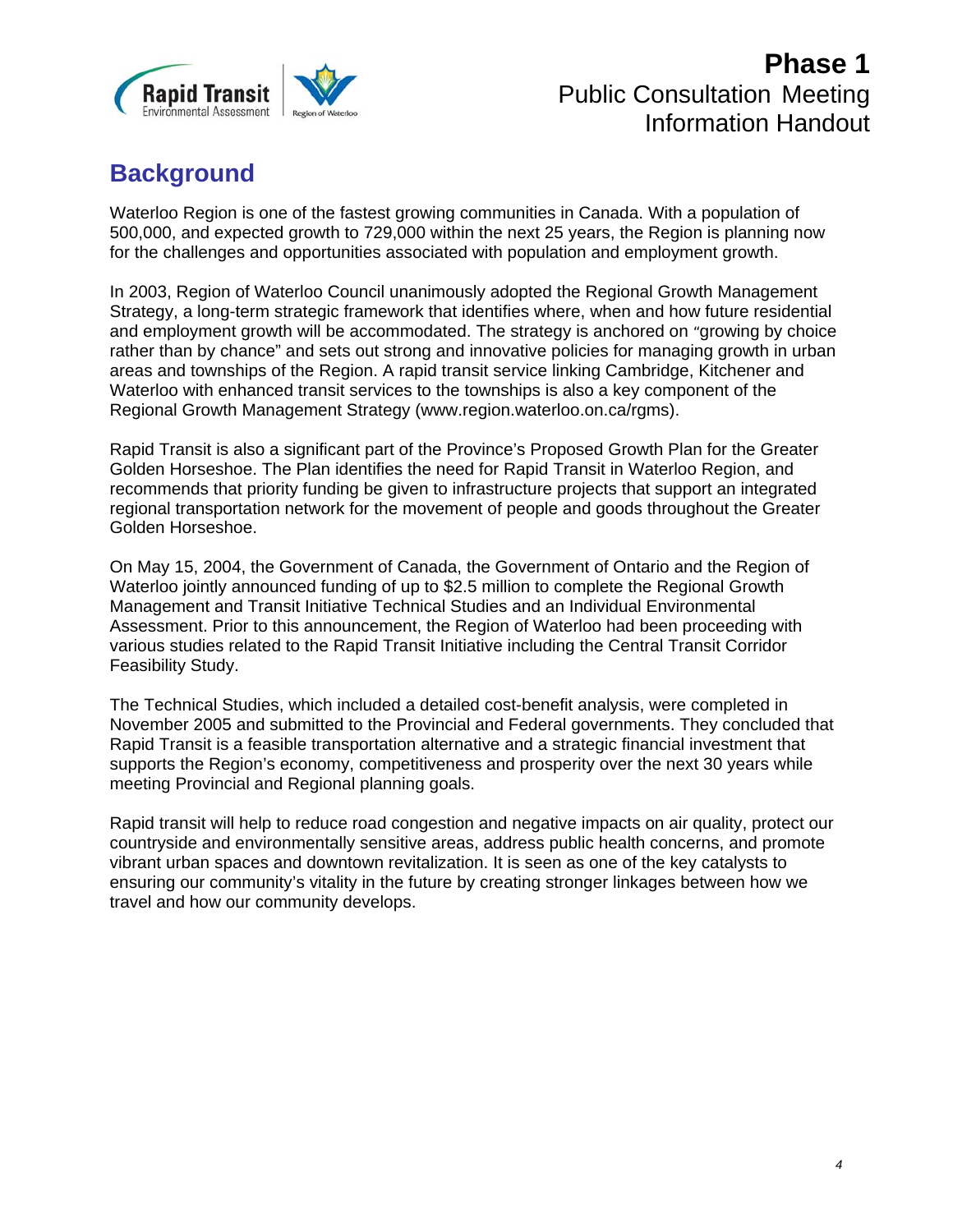

### **What is the Rapid Transit Initiative?**

The Region of Waterloo is proposing to develop a rapid transit system within the Central Transit Corridor identified in the Regional Growth Management Strategy (shown in Exhibit 1) and enhance conventional transit throughout the Region to provide residents of Waterloo Region with greater transportation choice, promote reurbanization and intensification, improve air quality and public health, provide a more balanced and integrated transportation system, and protect the rural countryside against urban population and expansion pressure.

The Terms of Reference for the Region of Waterloo Environmental Assessment defines the Rapid Transit Initiative as:

A proposed rapid transit system that is:

- Located within the primary reurbanization area around the Central Transit Corridor identified in the Regional Growth Management Strategy; and
- **Connects the Region's downtown core areas.**

It includes one or more proposed:

- Rapid transit technologies;
- Transit routes;
- **Stations;**
- Facilities to connect rapid transit with other transportation modes; and
- Maintenance and storage operations facilities.

For the Phase 1 assessment and evaluation, the Rapid Transit Initiative will include transportation operational improvements, enhancements to conventional transit and Transportation Demand Management measures, so that there is an equivalent comparison to the Alternatives.

### **Definition of Rapid Transit**:

Rapid Transit is defined as a public transportation system operating for its entire length primarily on a dedicated transit lane. The definition includes systems operating at road level, and systems operating on elevated or underground facilities.

Rapid Transit involves new forms of transit service designed to increase travel speed, reliability, passenger comfort and convenience in order to be more competitive with car travel.

### **What is an Individual Environmental Assessment?**

An Individual Environmental Assessment is a process used in Ontario to determine the potential impacts a project may have on the social, economic, cultural and natural environment so that the best possible decisions can be made for such projects. In July 2005, the Ontario Minister of the Environment approved the Terms of Reference for this Rapid Transit Environmental Assessment. The Terms of Reference provide the Region with binding approval on what must be addressed in its Environmental Assessment. This project is being carried out in accordance with the *Ontario Environmental Assessment Act* and will be coordinated within the requirements of the *Canadian Environmental Assessment Act*.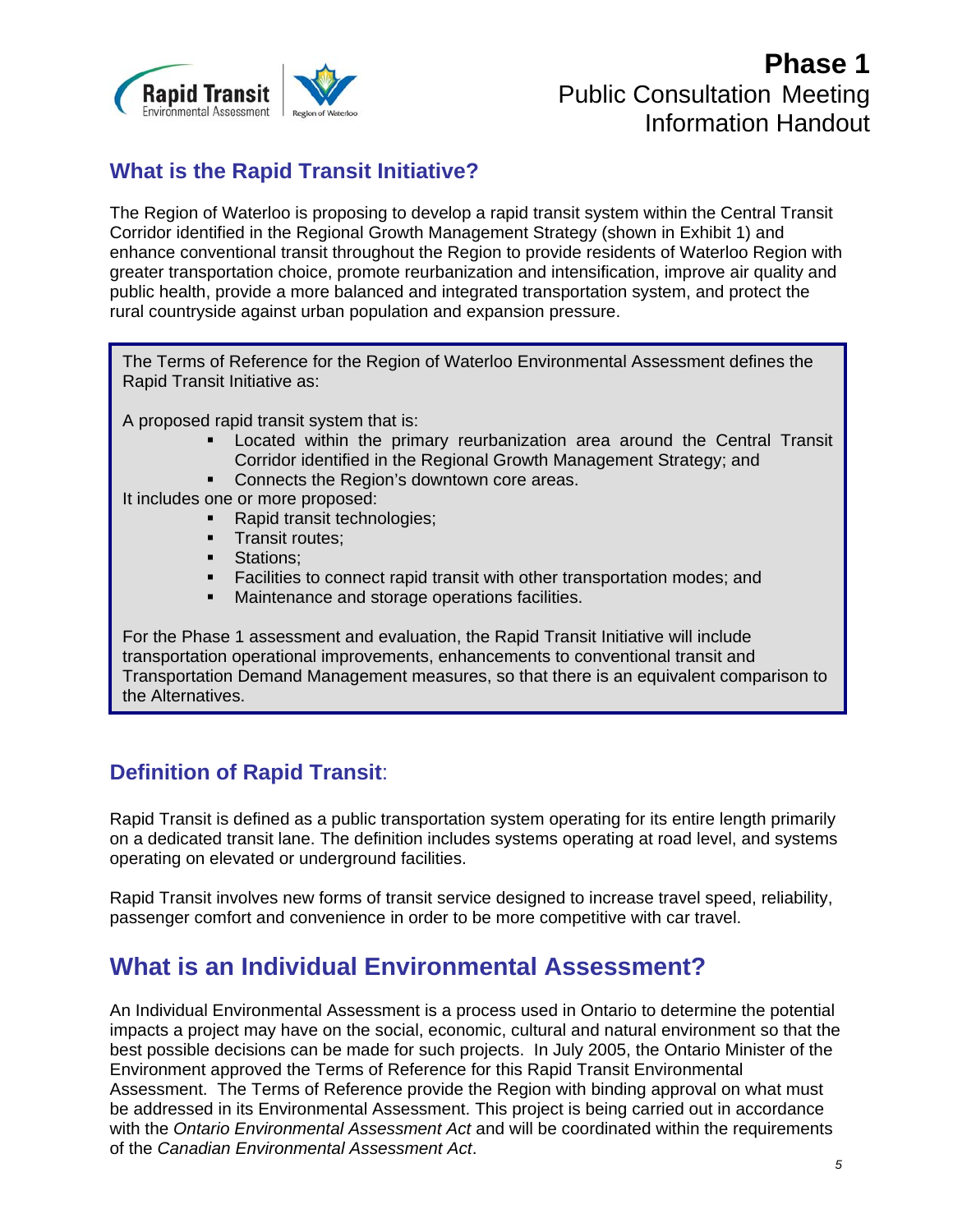

To view a copy of the Terms of Reference, please visit the Region's website at www.region.waterloo.on.ca/transitea.

The Region of Waterloo Rapid Transit Environmental Assessment will proceed in three phases:

#### **PHASE 1: ASSESSMENT OF THE RAPID TRANSIT INITIATIVE AND ALTERNATIVE TRANSPORTATION STRATEGIES**

This phase includes the selection of a Draft Preferred Transportation Strategy

#### **PHASE 2: ASSESSMENT OF ALTERNATIVE METHODS OF CARRYING OUT THE PREFERRED TRANSPORTATION STRATEGY**

- Further benefits and costs of the transportation strategy will be evaluated
- Alternative technologies and route design will be screened and a preferred route and system identified

#### **PHASE 3: ASSESSMENT OF THE PRELIMINARY DESIGN OF THE STRATEGY AND THE PREFERRED METHOD FOR IMPLEMENTATION**

 All reasonable measures to avoid or mitigate any adverse impacts of the selected routes and technologies will be considered



#### **What is Phase 1?**

The purpose of Phase 1 is to identify a preferred transportation strategy that best meets the goals set out in the Regional Growth Management Strategy.

This will provide residents of Waterloo Region with greater transportation choice and a more balanced and integrated transportation system, stimulate and support reurbanization, improve air quality and public health, and protect the rural countryside against urban population and expansion pressures, all of which are key goals of the Regional Growth Management Strategy.

The Ontario Environmental Assessment Act requires that the Region identify a proposed transportation strategy for assessment (Rapid Transit Initiative in Waterloo Region), and then consider alternative transportation systems in order to demonstrate there is a reasonable rationale for proceeding.

All comments and information collected during Phase 1 will be considered in developing a preferred draft transportation system strategy.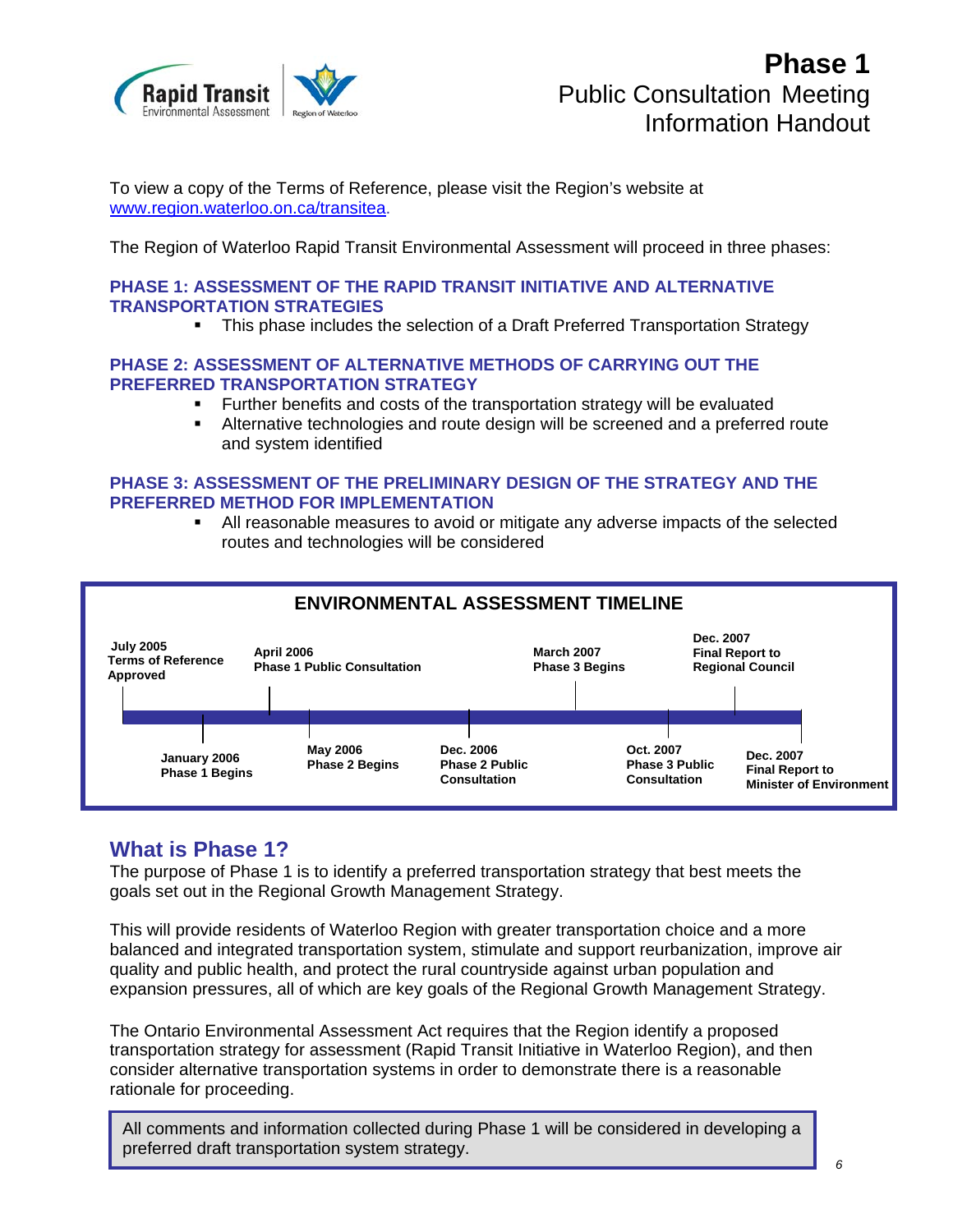

The Individual Environmental Assessment will assess and evaluate the proposed Rapid Transit Initiative against three alternative transportation strategies. **Since each is a broad strategy, no specific components such as routes or specific features will be identified in Phase 1 of the Environmental Assessment process.** 

#### **BASELINE ALTERNATIVE**

The Baseline Alternative includes continuing with suburban growth throughout the Region to meet the forecasted 729,000 population level (2031) as identified by the Province in the Places to Grow Proposed Growth Plan for the Greater Golden Horseshoe. Features of this transportation strategy are:

- Mainly suburban growth with little reurbanization of the built up areas of the three urban centres and the townships;
- Minimal transportation system improvements including little change to the conventional transit (bus routes) system except for express bus service and no rapid transit in the Central Transit Corridor. There will be some roadway expansion but it will be limited to suburban areas where growth will occur;
- Transportation Demand Management (TDM) policies and programs that can influence how, when and where people travel will be implemented to limit the growth of single occupant vehicle traffic. These would include promoting alternative transportation modes such as cycling and walking. These programs would be limited in scope with the Baseline Alternative, however, as a high reliance on single occupant vehicle travel is expected.

#### **ROAD IMPROVEMENT AND EXPANSION ALTERNATIVE**

The Road Improvement and Expansion Alternative also includes continuing with suburban growth to meet the forecasted 729,000 population level (2031) as identified by the Province in the Places to Grow Plan for the Greater Golden Horseshoe. Its main features are:

- Mainly suburban growth with little reurbanization of the built up areas of the three urban centres and the townships;
- Significant transportation system improvements including widening existing roads and expanding new roads into the undeveloped greenfields areas where most growth will occur. There will be no road expansion in the Central Transit Corridor;
- Minimal expansion of conventional transit service (bus routes) except for express bus route in the Central Transit Corridor;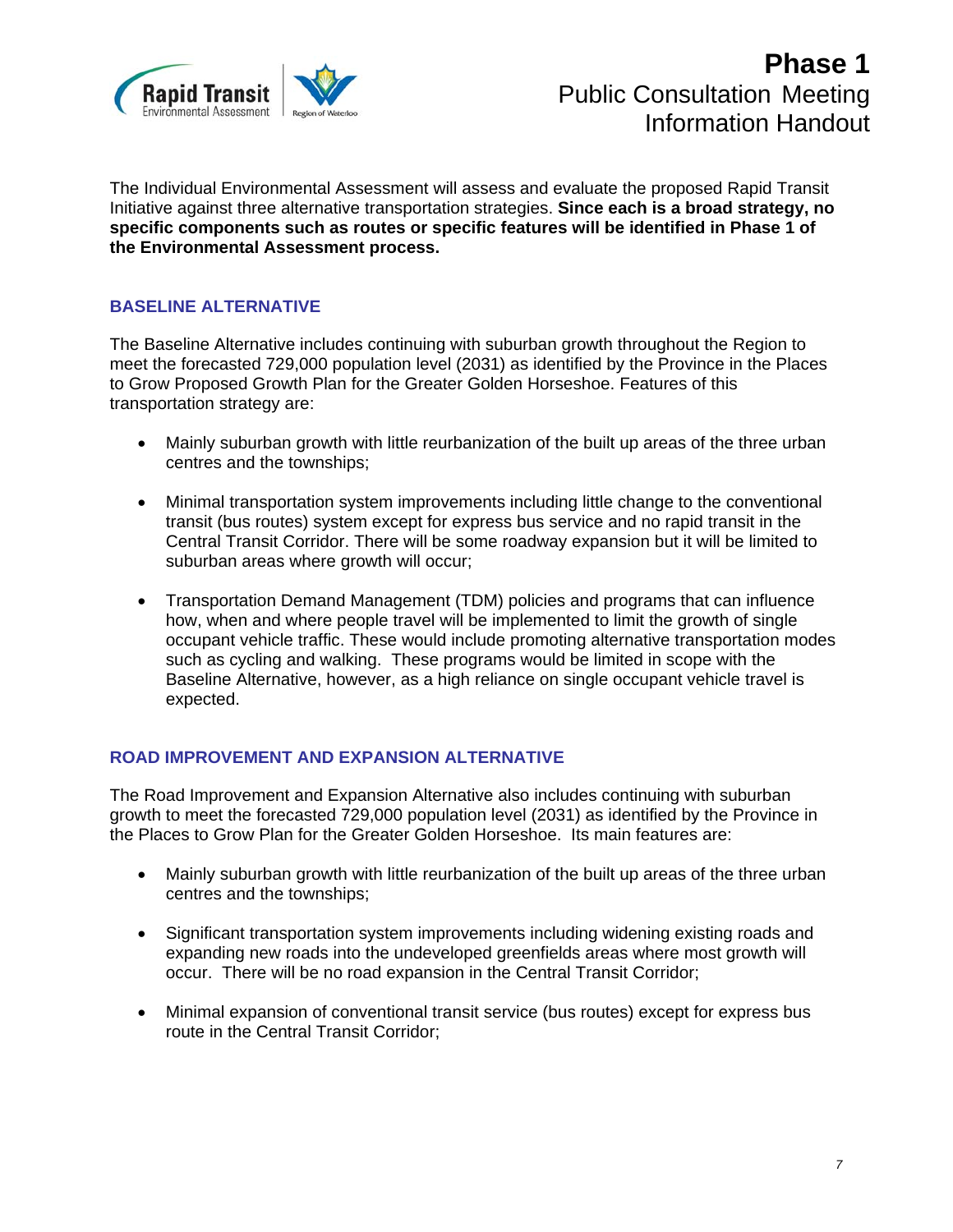

• Transportation Demand Management (TDM) policies and programs that can influence how, when and where people travel will be implemented to limit the growth of single occupant vehicle traffic. These would include promoting alternative transportation modes such as cycling and walking mainly within the suburban road network (e.g. cycle lanes). These programs would be limited in scope with this Alternative, however, as a high reliance on single occupant vehicle travel is expected.

#### **IMPROVED CONVENTIONAL TRANSIT ALTERNATIVE**

The Improved Conventional Transit Alternative includes continuing with some suburban growth and encouraging reurbanization in the three urban centres including the townships in order to meet the forecasted 729,000 population level (2031) as identified by the province in the Places to Grow Proposed Growth Plan for the Greater Golden Horseshoe. Its main features are:

- A mix of targeted greenfield development and some land use intensification in particular in the Central Transit Corridor;
- Moderate transportation system improvements with emphasis on improving local bus service throughout the three urban centres and the townships. New express bus service will be implemented within the Central Transit Corridor with operational improvements and bus priority (e.g. bus lanes) targeted to enhance transit service levels;
- Some suburban expansion will have targeted roadway enhancements and added road capacity;
- Transportation Demand Management (TDM) policies and programs are intended to limit the growth of single occupant vehicle traffic and can influence how, when and where people travel especially using alternative modes such as cycling and walking. Such programs associated with improving conventional transit service will include transit priority systems and facilities such as high occupancy vehicle lanes to allow buses priority over automobiles, encouraging community designs in greenfield locations that support transit use, and improving street designs to better integrate cycling and walking along transit routes in the Central Transit Corridor.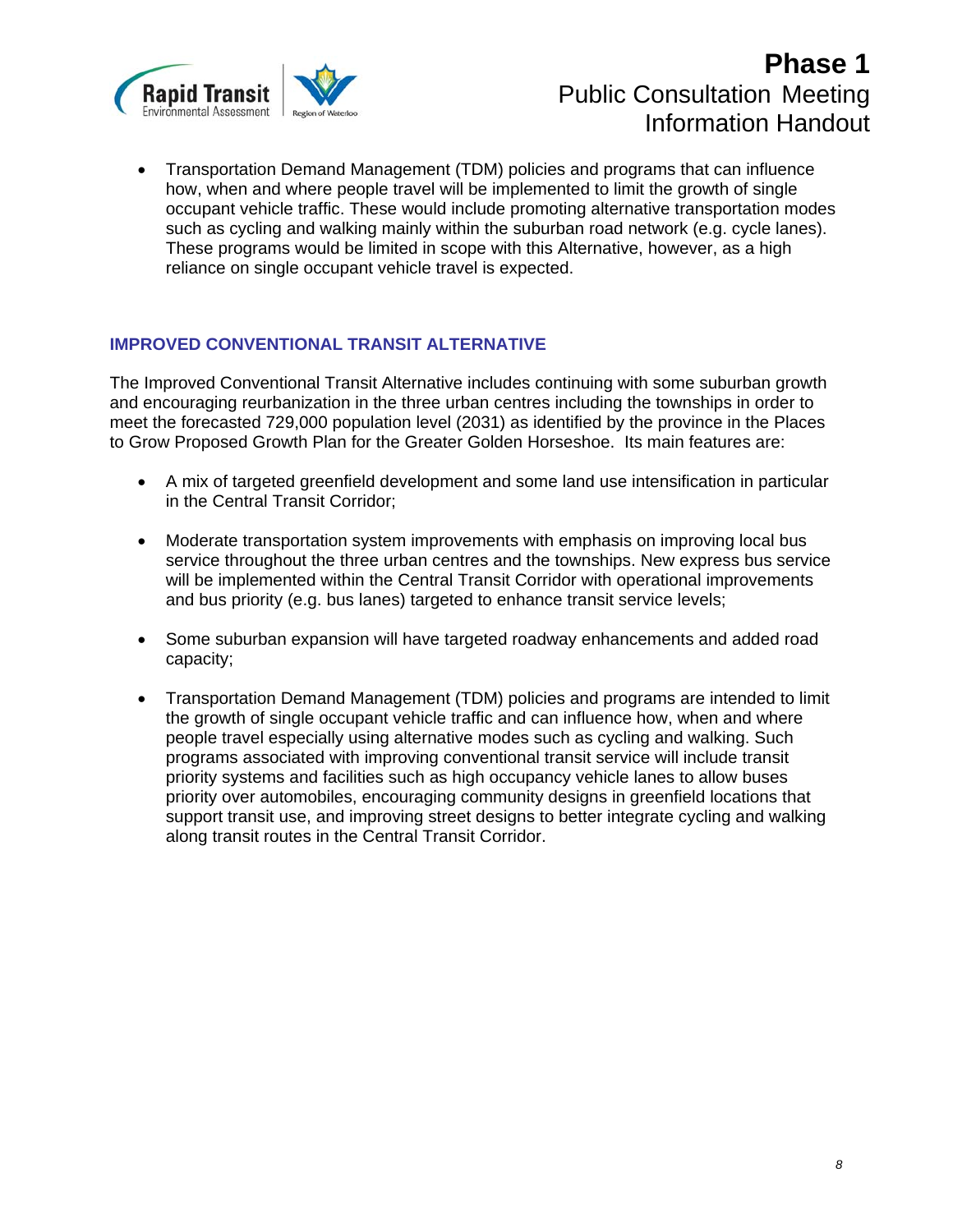

### **Goals and Criteria for Assessing Alternatives**

The Rapid Transit Initiative and each of the Alternatives have been assessed based on their capacity to meet a broad range of goals. These goals have been derived from the extensive public process to create the Regional Growth Management Strategy. The specific goals and criteria are shown in **Exhibit 2**.

#### **Exhibit 2 – Goals & Criteria for Assessing Alternatives to the Undertaking**

| <b>Regional Growth</b><br><b>Management Strategy</b><br><b>Goals</b>     | <b>Environmental Assessment Evaluation Criteria</b>                                                                                                                                                                                                     |
|--------------------------------------------------------------------------|---------------------------------------------------------------------------------------------------------------------------------------------------------------------------------------------------------------------------------------------------------|
| <b>Enhance Our</b><br><b>Environment</b>                                 | <b>Relative amount of land consumed</b><br>$\mathbf{1}$<br>Relative impact on air quality<br>2.<br>Relative impact of emissions contributing to climate change<br>3.                                                                                    |
| <b>Build Vibrant Urban</b><br><b>Places</b>                              | Relative contribution to Region reurbanization objectives<br>4.<br>5.<br>Relative contribution to innovative urban design<br>Relative contribution to public health<br>6.                                                                               |
| <b>Provide Greater</b><br><b>Transportation Choice</b>                   | Relative contribution to increased transportation choice<br>7.<br>Relative contribution to increased Region transit ridership<br>8.<br>Relative affordability of personal transportation cost<br>9.<br>10. Relative flexibility to changes in operation |
| <b>Protect Our</b><br><b>Countryside</b>                                 | 11. Relative contribution to the Region's countryside protection goal                                                                                                                                                                                   |
| <b>Foster a Strong</b><br><b>Economy</b>                                 | 12. Relative contribution to downtown revitalization<br>13. Relative capital cost to the Region                                                                                                                                                         |
| <b>Ensure Overall</b><br><b>Coordination &amp;</b><br><b>Cooperation</b> | 14. Degree of compatibility with other Regional plans and strategies<br>15. Degree of compatibility with provincial and federal plans and<br>strategies                                                                                                 |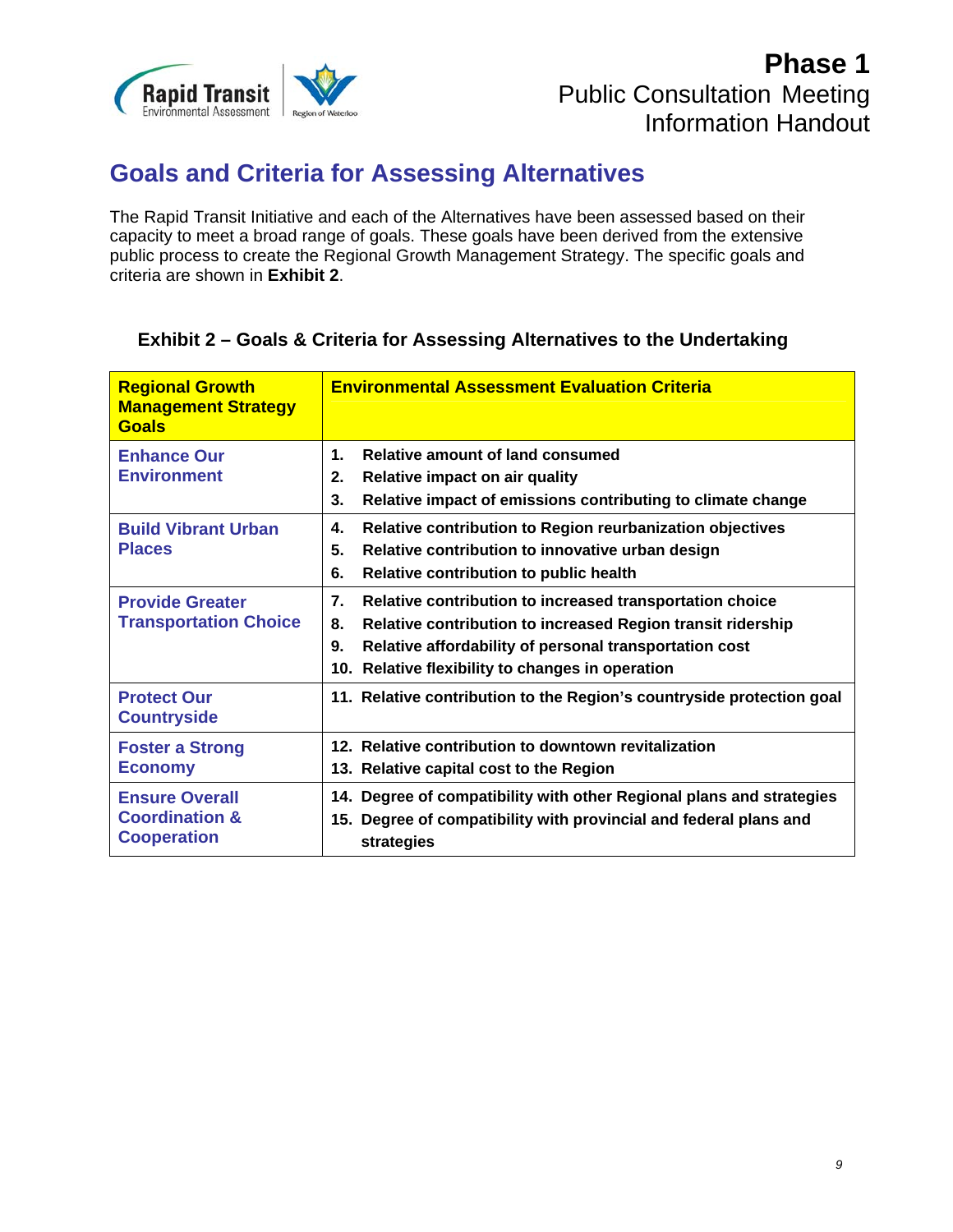

#### **How were the Rapid Transit Initiative and Alternatives evaluated?**

**The Phase 1 evaluation process compares the Rapid Transit Initiative to the three transportation Alternatives defined in the Terms of Reference, and:** 

- **Explains why the criteria are important;**
- **Describes how the criteria relate to the Regional Growth Management Strategy;**
- **Notes existing policies that relate to the criteria,**
- **Applies ratings to each alternative strategies and the Rapid Transit Undertaking on how each responds to the criteria; and**
- **Concludes with a statement rating how the Alternative strategies and Undertaking respond to the criteria.**

**Exhibit 3 shows a summary of these results and indicates which transportation strategy was most responsive to the criteria.** 

Based on these results, the Project Team has developed a preferred draft transportation system strategy. The rationale for this proposal is summarized in **Exhibit 4, Summary of Evaluation**, which has been provided to you as an attachment to this Information Handout.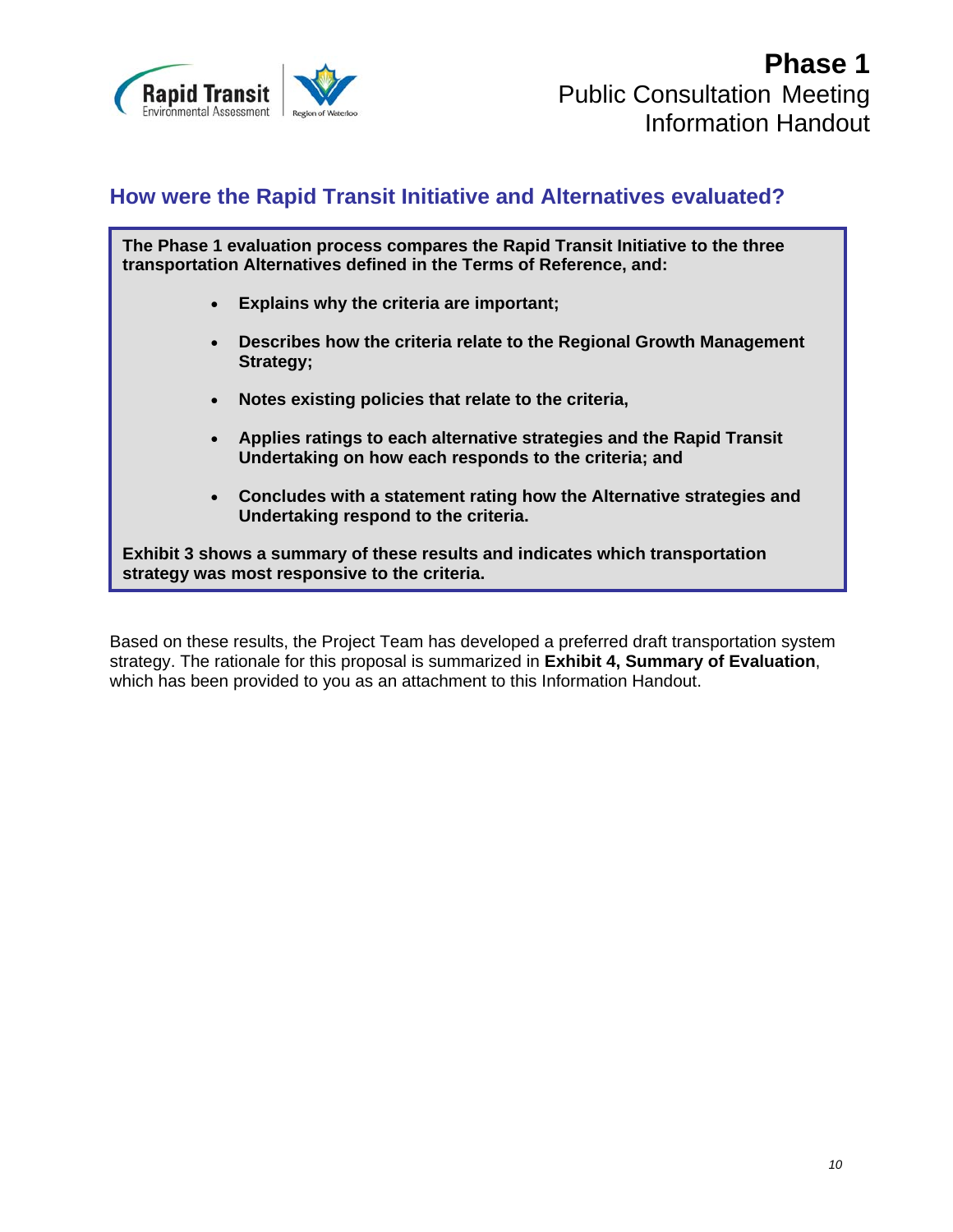

#### **Exhibit 3 – Summary Rating Results**

| Transit<br>& Expansion<br><b>RGMS Goal - Enhance Our Environment</b><br>1. Relative Amount of Land<br>O<br><b>Consumed</b><br>2. Relative Impact on Air<br>Quality<br>3. Relative Impact of<br>O<br><b>Emissions Generated</b><br><b>RGMS Goal - Build Vibrant Urban Places</b> | <b>Transit</b> |  |  |  |  |  |  |  |  |
|---------------------------------------------------------------------------------------------------------------------------------------------------------------------------------------------------------------------------------------------------------------------------------|----------------|--|--|--|--|--|--|--|--|
|                                                                                                                                                                                                                                                                                 |                |  |  |  |  |  |  |  |  |
|                                                                                                                                                                                                                                                                                 |                |  |  |  |  |  |  |  |  |
|                                                                                                                                                                                                                                                                                 |                |  |  |  |  |  |  |  |  |
|                                                                                                                                                                                                                                                                                 |                |  |  |  |  |  |  |  |  |
|                                                                                                                                                                                                                                                                                 |                |  |  |  |  |  |  |  |  |
| 4. Relative Contribution to<br><b>Region's Reurbanization</b><br>◑<br><b>Objectives</b>                                                                                                                                                                                         |                |  |  |  |  |  |  |  |  |
| 5. Relative Contribution to<br><b>Innovative Urban Design</b>                                                                                                                                                                                                                   |                |  |  |  |  |  |  |  |  |
| <b>6. Relative Contribution to</b><br><b>Public Health</b>                                                                                                                                                                                                                      |                |  |  |  |  |  |  |  |  |
| <b>RGMS Goal - Provide Greater Transportation Choice</b>                                                                                                                                                                                                                        |                |  |  |  |  |  |  |  |  |
| 7. Relative Contribution to<br>Ъ<br><b>Increased Transportation</b><br><b>Choice</b>                                                                                                                                                                                            |                |  |  |  |  |  |  |  |  |
| 8. Relative Contribution to<br>⊆<br><b>Increased Regional Transit</b><br>Ridership                                                                                                                                                                                              |                |  |  |  |  |  |  |  |  |
| 9. Relative Affordability of<br><b>Personal Transportation</b><br>Cost                                                                                                                                                                                                          |                |  |  |  |  |  |  |  |  |
| 10. Relative Flexibility to<br><b>Changes in Operation</b>                                                                                                                                                                                                                      |                |  |  |  |  |  |  |  |  |
| <b>RGMS Goal - Protect Our Countryside</b>                                                                                                                                                                                                                                      |                |  |  |  |  |  |  |  |  |
| 11. Relative Contribution to<br><b>Region's Countryside</b><br><b>Protection Goal</b>                                                                                                                                                                                           |                |  |  |  |  |  |  |  |  |
| <b>RGMS Goal - Foster a Strong Economy</b>                                                                                                                                                                                                                                      |                |  |  |  |  |  |  |  |  |
| 12. Relative Contribution to<br><b>Downtown Revitalization</b>                                                                                                                                                                                                                  |                |  |  |  |  |  |  |  |  |
| 13. Relative (Infrastructure)<br><b>Capital Cost to the Region</b><br>◑                                                                                                                                                                                                         | O,             |  |  |  |  |  |  |  |  |
| <b>RGMS Goal - Ensure Overall Coordination and Cooperation</b>                                                                                                                                                                                                                  |                |  |  |  |  |  |  |  |  |
| 14. Degree of Compatibility<br>( <b>)</b><br>with Provincial & Federal<br><b>Plans &amp; Strategies</b>                                                                                                                                                                         |                |  |  |  |  |  |  |  |  |
| 15. Degree of Compatibility<br>( )<br>with Regional/Municipal<br><b>Plans &amp; Strategies</b>                                                                                                                                                                                  |                |  |  |  |  |  |  |  |  |

| <b>Ratings:</b>                            |                                              |                                  |                                                   |
|--------------------------------------------|----------------------------------------------|----------------------------------|---------------------------------------------------|
| Most / least<br>responsive<br>to criterion | Least<br><b>Effective</b><br><b>Response</b> | <b>Medium</b><br><b>Response</b> | <b>Most</b><br><b>Positive</b><br><b>Response</b> |

**The rationale for these results is summarized in Exhibit 4, Summary of Evaluation, which will be provided as a separate attachment with this Handout.**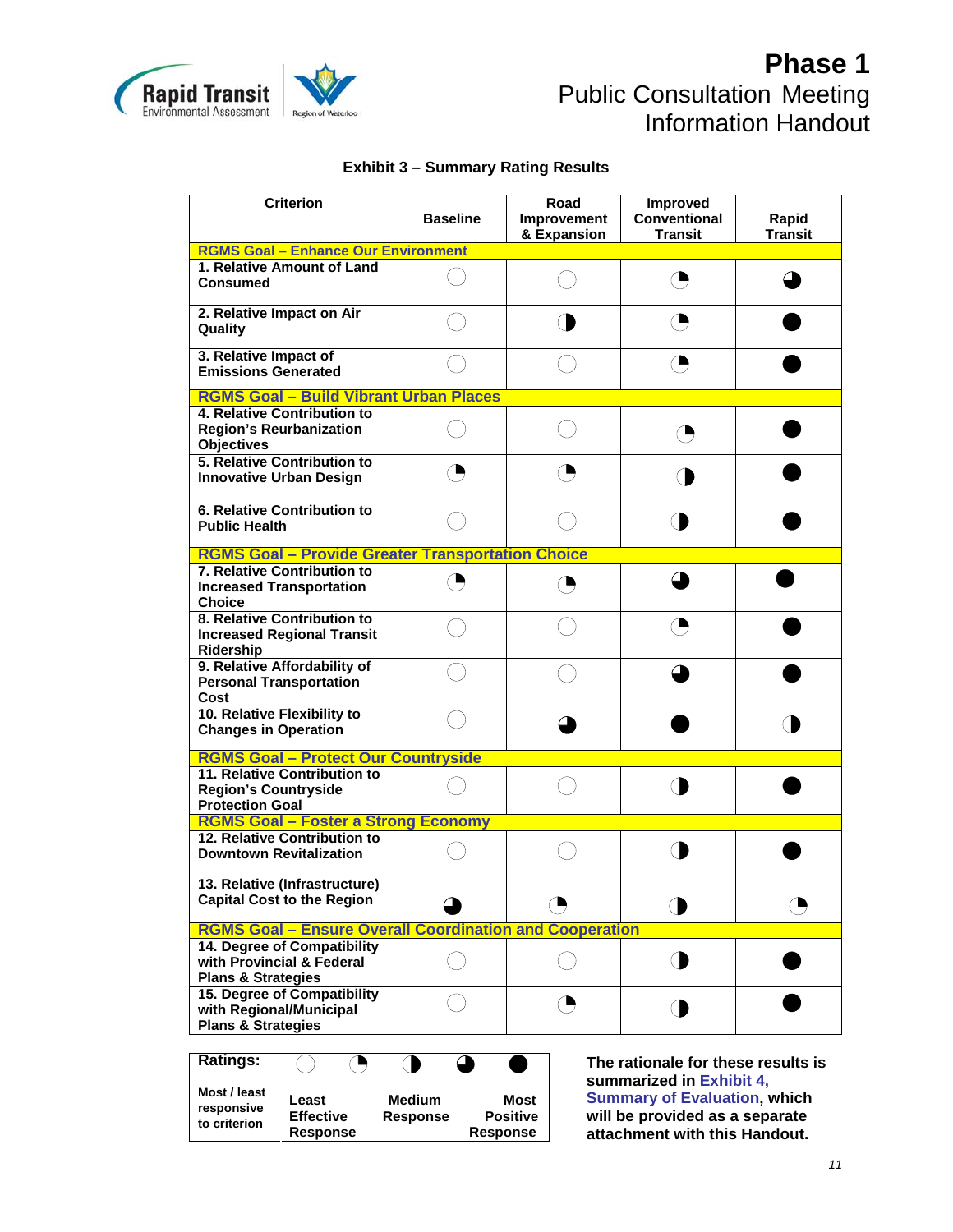

### **Draft Preferred Transportation Strategy**

The Project Team evaluated the Rapid Transit Initiative (also known as the Undertaking in the Environmental Assessment process) and three Alternatives by applying the criteria noted in Exhibit 2 (located on Page 9) to determine the potential of the Rapid Transit Initiative and the Alternatives to meet the Regional Growth Management Strategy Goals.

This evaluation process is referred to as a "balanced reasoned argument approach" and it is a commonly used tool during an Environmental Assessment process. Using this approach, the Project Team reviewed the available research, data and literature to determine if the Rapid Transit Initiative and each Alternative met the goals outlined in the 15 criteria.

#### **The results of the evaluation conducted during Phase 1 determined that the Rapid Transit Initiative had the most positive response over the three Alternatives in 13 of the 15 evaluation criteria. It is the preferred transportation system for Waterloo Region, predominantly for the following reasons:**

- Best achieves the goals of the Regional Growth Management Strategy;
- Is consistent with the Provincial Policy Statement and conforms with the Provincial Places to Grow Proposed Growth Plan for the Greater Golden Horseshoe;
- Supports reurbanization objectives, downtown revitalization and innovative urban design;
- Increases transportation choice and transit ridership;
- Is the least expensive form of motorized transportation when considering personal transportation costs;
- Contributes to the Region's countryside protection goal by facilitating reurbanization and reducing the pressure to expand urban boundaries;
- Provides a safe mode of transportation and promotes an active and healthier lifestyle; and
- Utilizes the least amount of land and minimizes the impact on air quality and greenhouse gas emissions.

It is also proposed that a comprehensive package of planning initiatives, including new land use policies, be developed within the Region's Central Transit Corridor to support Rapid Transit. These may include targeted road improvements, parking supply and cost policies, and other Transportation Demand Management measures.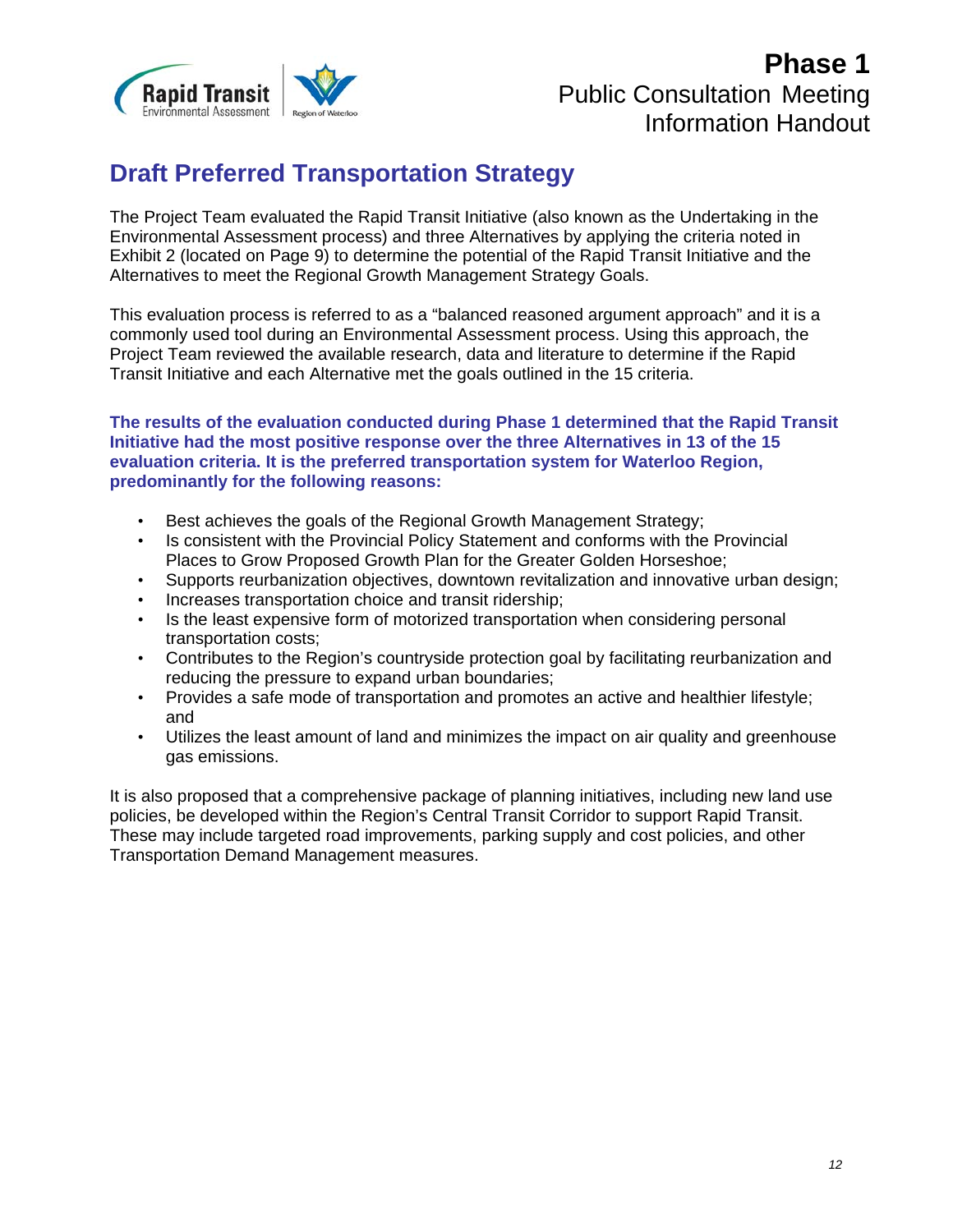

#### **Why were the Alternatives NOT chosen as the Draft Preferred Transportation Strategy?**

**Improved Conventional Transit:** The Improved Conventional Transit Alternative received the most positive response in one of the 15 evaluation criteria.

- Has the most operational flexibility for adjusting routes, schedules and service levels (e.g. priority lanes) to meet growing demands; and
- Would have lower upfront capital cost.

#### **This Alternative was not selected because:**

- Ridership growth is limited over the longer term by slower and longer travel times related to lower density development and congested roads;
- It results in higher emission levels, more land consumption and pressure on the countryside line;
- There is limited ability to stimulate intensification according to the requirements of the Province's Places to Grow Proposed Growth Plan; and
- Additional bus fleet and road expansion will be needed over time as congestion increases and transit service levels are compromised, thereby reducing the effectiveness of conventional transit.

**Baseline and Road Improvement and Expansion:** Baseline received the most positive response in one criteria, capital cost. The Road Improvement and Expansion Alternative did not respond most positively in any of the criteria.

#### **These Alternatives were not selected because they:**

- Are not consistent with Regional Growth Management Strategy goals and does not conform with Provincial Policy Statement and Places to Grow Proposed Growth Plan for the Greater Golden Horseshoe and
- Would have significant negative impacts on the natural and social environments over the long term.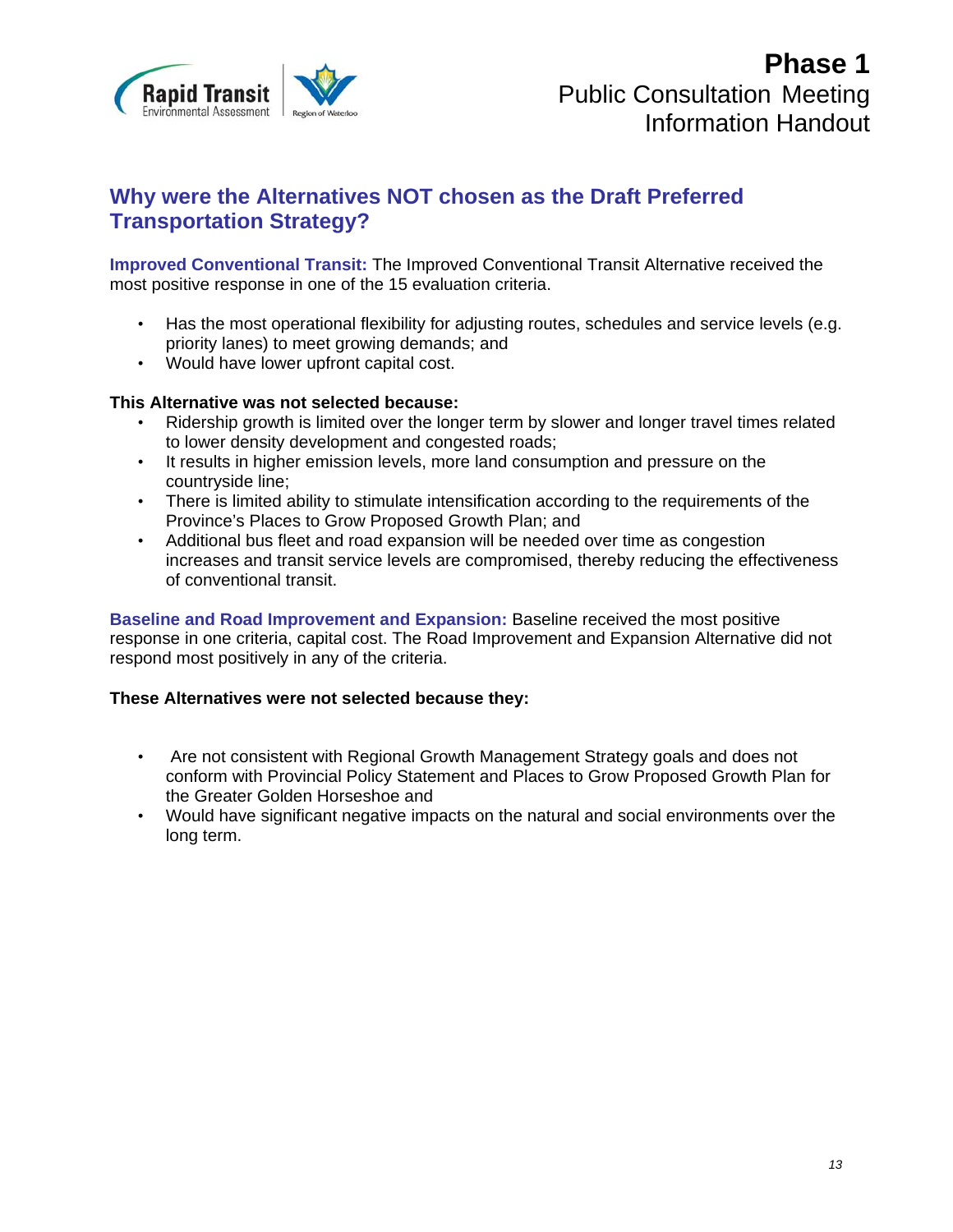

# **Provide Your Input!**

The Region of Waterloo requests input from the public on the questions offered on the attached Comment Sheet. All comments and information collected during Phase 1 will be considered during the finalization of a recommended transportation strategy.

### **What Happens Next?**

The project team will review all public and agency input received at this Public Meeting, and over the following weeks leading up to the **April 28, 2006** deadline for submission of comments. During this review, the project team may also contact and respond to agencies, stakeholders and individuals wishing to discuss any aspect of the Phase 1 evaluation and comment on the Draft Preferred Transportation Strategy.

At the conclusion of the Public Consultation process for Phase 1, the Project Team will present the Preferred Transportation Strategy to Regional Council for consideration and additional public comment.

Should Regional Council approve the Preferred Transportation Strategy, Phase 2 of the Environmental Assessment will begin with a study of the benefits and costs of Rapid Transit for our community. Phase 2 will include additional opportunities for public input and involvement. (Please see the Environmental Assessment Timeline on Page 4).

### **How Do I Stay Informed?**

Public consultation is a critical and ongoing part of the Environmental Assessment Process. The approved Terms of Reference and other study information is available on the Region's website at www.region.waterloo.on.ca/transitea. The website will be updated regularly with information and notice of future public consultation events. If you would like to have your name added to the project mailing list, please **use the sign-up feature,** *eConnect***, on our website**, or provide your name, postal address, e-mail address and any group affiliation to either:

Mr. Dave Durant, P. Eng **OR** Project Manager, Transportation Planning Regional Municipality of Waterloo 150 Frederick Street Kitchener, ON N2G 4J3 Phone: 575-4027 Fax: 575-4449 e-mail: ddavid@region.waterloo.on.ca

 Becky Schlenvogt, AICP Public Consultation Coordinator Regional Municipality of Waterloo 150 Frederick Street Kitchener, ON N2G 4J3 Phone: 575-4836 Fax: 575-4449 e-mail: sbecky@region.waterloo.on.ca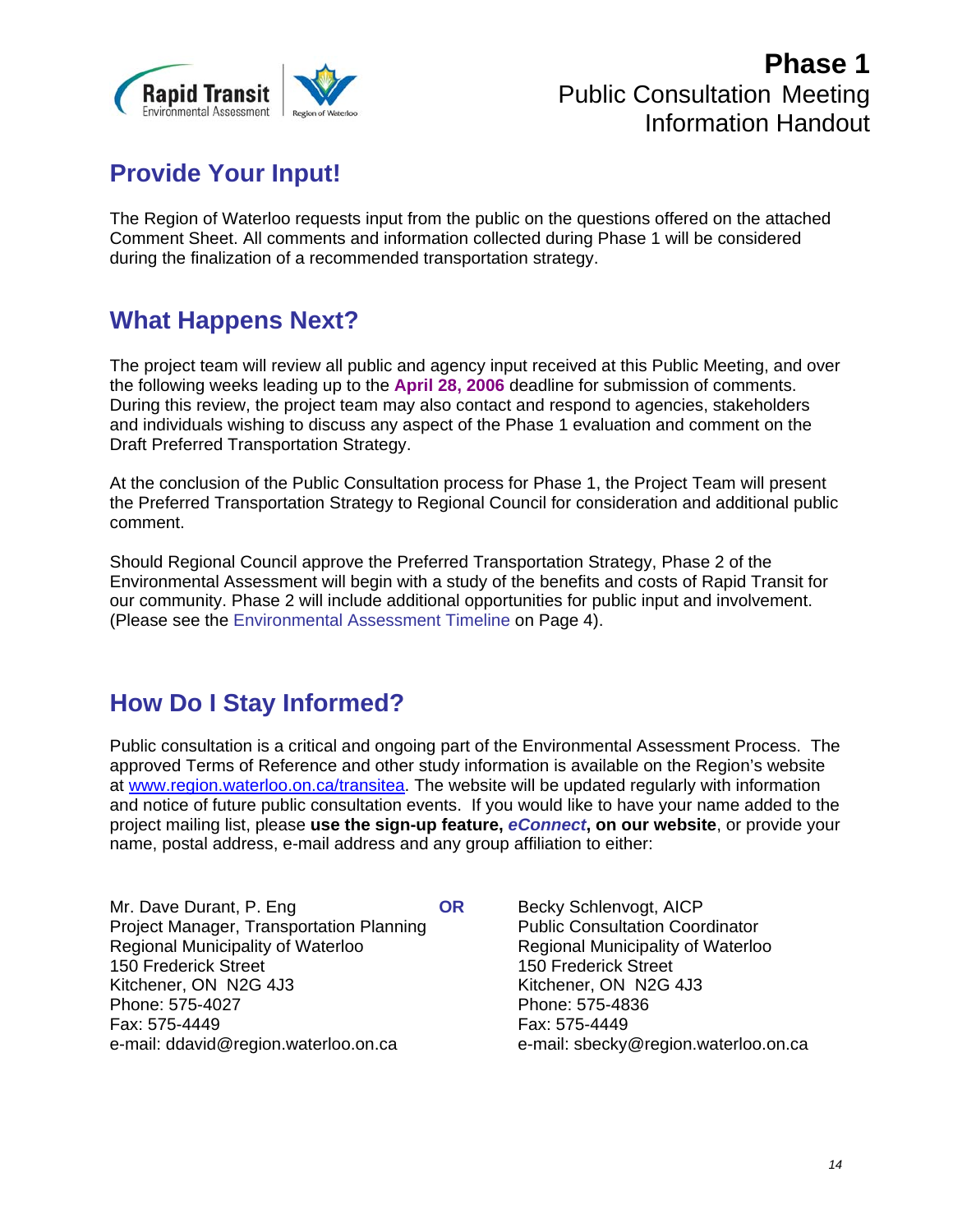

# **COMMENT SHEET Rapid Transit Environmental Assessment (EA) Phase One**

**Public Meeting**  April 5&6, 2006

Please complete and hand in this Comment Sheet in the Comment Box so your views can be considered during the finalization of the preferred transportation strategy for Waterloo Region. If you wish to prepare your comments later, please mail, fax or e-mail your comments no later than **April 28, 2006** to:

Mr. David Durant, P. Eng. Project Manager, Transportation Planning Regional Municipality of Waterloo 150 Frederick Street Kitchener, ON N2G 4J3 Phone: 757-4027 Fax: 575-4449 e-mail: ddavid@region.waterloo.on.ca

1. Looking ahead 25 years and considering that the population of the Region could grow to 730,000 along with significant employment growth:

What, in your view, are the advantages and disadvantages of the various transportation alternatives (Rapid Transit and the three Alternatives) in helping us meet our future growth and transportation needs?

\_\_\_\_\_\_\_\_\_\_\_\_\_\_\_\_\_\_\_\_\_\_\_\_\_\_\_\_\_\_\_\_\_\_\_\_\_\_\_\_\_\_\_\_\_\_\_\_\_\_\_\_\_\_\_\_\_\_\_\_\_\_\_\_\_\_\_\_\_\_\_\_\_\_\_\_\_\_\_\_\_ \_\_\_\_\_\_\_\_\_\_\_\_\_\_\_\_\_\_\_\_\_\_\_\_\_\_\_\_\_\_\_\_\_\_\_\_\_\_\_\_\_\_\_\_\_\_\_\_\_\_\_\_\_\_\_\_\_\_\_\_\_\_\_\_\_\_\_\_\_\_\_\_\_\_\_\_\_\_\_\_\_ \_\_\_\_\_\_\_\_\_\_\_\_\_\_\_\_\_\_\_\_\_\_\_\_\_\_\_\_\_\_\_\_\_\_\_\_\_\_\_\_\_\_\_\_\_\_\_\_\_\_\_\_\_\_\_\_\_\_\_\_\_\_\_\_\_\_\_\_\_\_\_\_\_\_\_\_\_\_\_\_\_ \_\_\_\_\_\_\_\_\_\_\_\_\_\_\_\_\_\_\_\_\_\_\_\_\_\_\_\_\_\_\_\_\_\_\_\_\_\_\_\_\_\_\_\_\_\_\_\_\_\_\_\_\_\_\_\_\_\_\_\_\_\_\_\_\_\_\_\_\_\_\_\_\_\_\_\_\_\_\_\_\_ \_\_\_\_\_\_\_\_\_\_\_\_\_\_\_\_\_\_\_\_\_\_\_\_\_\_\_\_\_\_\_\_\_\_\_\_\_\_\_\_\_\_\_\_\_\_\_\_\_\_\_\_\_\_\_\_\_\_\_\_\_\_\_\_\_\_\_\_\_\_\_\_\_\_\_\_\_\_\_\_\_ \_\_\_\_\_\_\_\_\_\_\_\_\_\_\_\_\_\_\_\_\_\_\_\_\_\_\_\_\_\_\_\_\_\_\_\_\_\_\_\_\_\_\_\_\_\_\_\_\_\_\_\_\_\_\_\_\_\_\_\_\_\_\_\_\_\_\_\_\_\_\_\_\_\_\_\_\_\_\_\_\_ \_\_\_\_\_\_\_\_\_\_\_\_\_\_\_\_\_\_\_\_\_\_\_\_\_\_\_\_\_\_\_\_\_\_\_\_\_\_\_\_\_\_\_\_\_\_\_\_\_\_\_\_\_\_\_\_\_\_\_\_\_\_\_\_\_\_\_\_\_\_\_\_\_\_\_\_\_\_\_\_\_ \_\_\_\_\_\_\_\_\_\_\_\_\_\_\_\_\_\_\_\_\_\_\_\_\_\_\_\_\_\_\_\_\_\_\_\_\_\_\_\_\_\_\_\_\_\_\_\_\_\_\_\_\_\_\_\_\_\_\_\_\_\_\_\_\_\_\_\_\_\_\_\_\_\_\_\_\_\_\_\_\_ \_\_\_\_\_\_\_\_\_\_\_\_\_\_\_\_\_\_\_\_\_\_\_\_\_\_\_\_\_\_\_\_\_\_\_\_\_\_\_\_\_\_\_\_\_\_\_\_\_\_\_\_\_\_\_\_\_\_\_\_\_\_\_\_\_\_\_\_\_\_\_\_\_\_\_\_\_\_\_\_\_ \_\_\_\_\_\_\_\_\_\_\_\_\_\_\_\_\_\_\_\_\_\_\_\_\_\_\_\_\_\_\_\_\_\_\_\_\_\_\_\_\_\_\_\_\_\_\_\_\_\_\_\_\_\_\_\_\_\_\_\_\_\_\_\_\_\_\_\_\_\_\_\_\_\_\_\_\_\_\_\_\_

Baseline: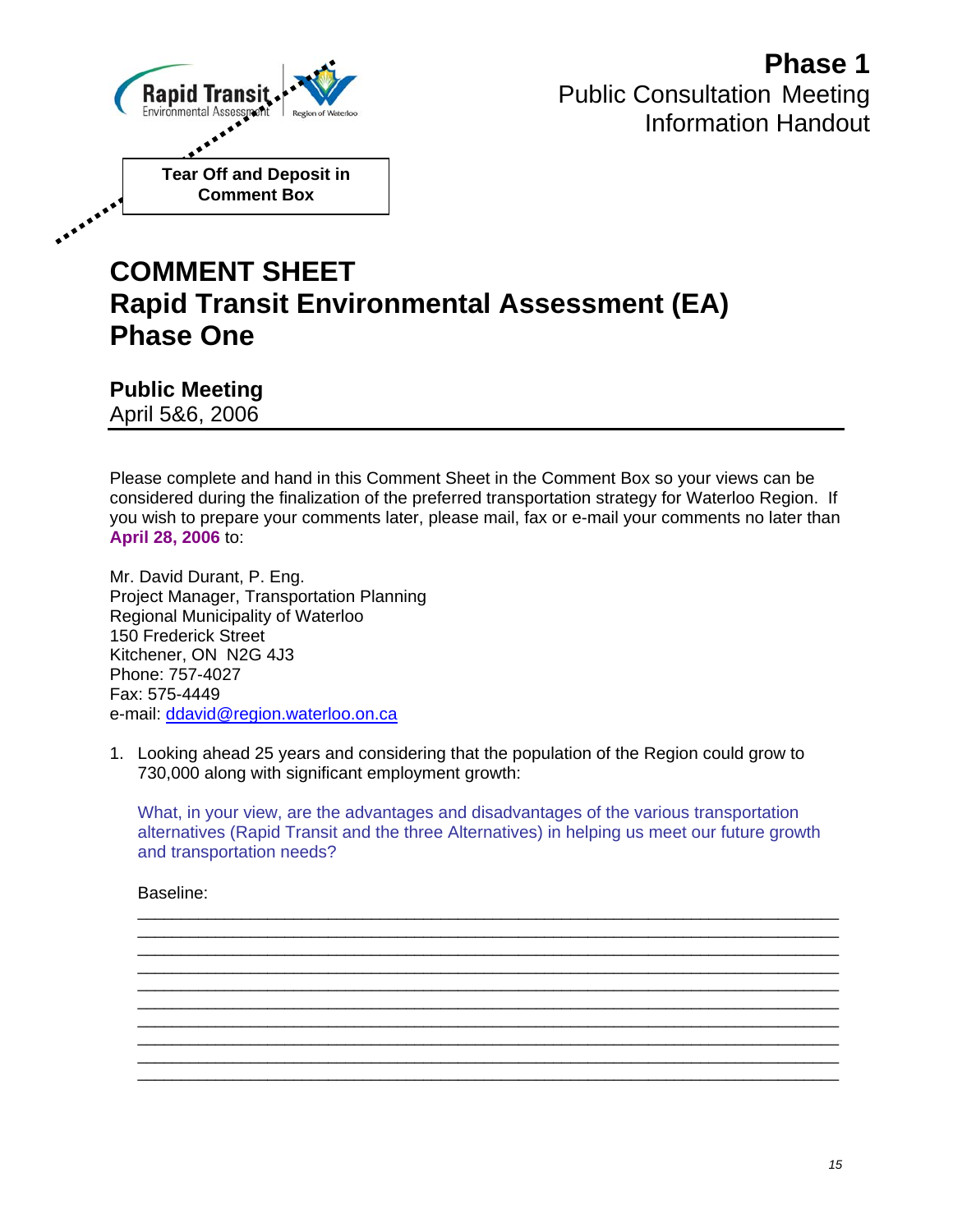

Road Improvement and Expansion:

**Improved Conventional Transit:** 

Rapid Transit: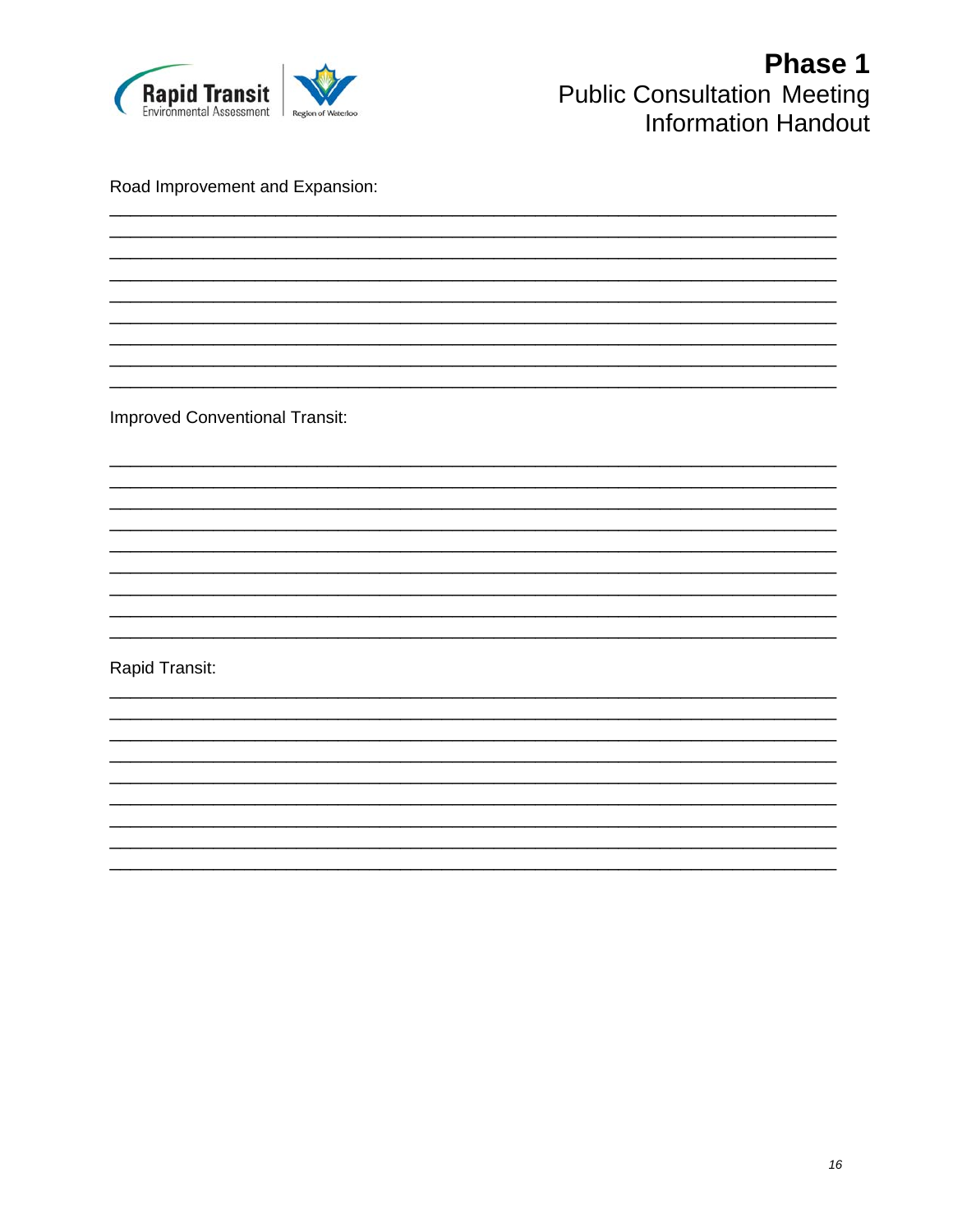

2. Which transportation strategy, in your view, has the greatest potential of meeting the Regional Growth Management Strategy goals? (Enhance Our Environment, Build Vibrant Urban Places, Provide Greater Transportation Choice, Protect Our Countryside, Foster a Strong Economy, Ensure Overall Coordination and Cooperation)

\_\_\_\_\_\_\_\_\_\_\_\_\_\_\_\_\_\_\_\_\_\_\_\_\_\_\_\_\_\_\_\_\_\_\_\_\_\_\_\_\_\_\_\_\_\_\_\_\_\_\_\_\_\_\_\_\_\_\_\_\_\_\_\_\_\_\_\_\_\_ \_\_\_\_\_\_\_\_\_\_\_\_\_\_\_\_\_\_\_\_\_\_\_\_\_\_\_\_\_\_\_\_\_\_\_\_\_\_\_\_\_\_\_\_\_\_\_\_\_\_\_\_\_\_\_\_\_\_\_\_\_\_\_\_\_\_\_\_\_\_ \_\_\_\_\_\_\_\_\_\_\_\_\_\_\_\_\_\_\_\_\_\_\_\_\_\_\_\_\_\_\_\_\_\_\_\_\_\_\_\_\_\_\_\_\_\_\_\_\_\_\_\_\_\_\_\_\_\_\_\_\_\_\_\_\_\_\_\_\_\_ \_\_\_\_\_\_\_\_\_\_\_\_\_\_\_\_\_\_\_\_\_\_\_\_\_\_\_\_\_\_\_\_\_\_\_\_\_\_\_\_\_\_\_\_\_\_\_\_\_\_\_\_\_\_\_\_\_\_\_\_\_\_\_\_\_\_\_\_\_\_ \_\_\_\_\_\_\_\_\_\_\_\_\_\_\_\_\_\_\_\_\_\_\_\_\_\_\_\_\_\_\_\_\_\_\_\_\_\_\_\_\_\_\_\_\_\_\_\_\_\_\_\_\_\_\_\_\_\_\_\_\_\_\_\_\_\_\_\_\_\_ \_\_\_\_\_\_\_\_\_\_\_\_\_\_\_\_\_\_\_\_\_\_\_\_\_\_\_\_\_\_\_\_\_\_\_\_\_\_\_\_\_\_\_\_\_\_\_\_\_\_\_\_\_\_\_\_\_\_\_\_\_\_\_\_\_\_\_\_\_\_ \_\_\_\_\_\_\_\_\_\_\_\_\_\_\_\_\_\_\_\_\_\_\_\_\_\_\_\_\_\_\_\_\_\_\_\_\_\_\_\_\_\_\_\_\_\_\_\_\_\_\_\_\_\_\_\_\_\_\_\_\_\_\_\_\_\_\_\_\_\_

Please tell us why you feel this way.

3. The Project Team is recommending that Rapid Transit is the Preferred Transportation Strategy and should continue into Phase 2 of the Environmental Assessment process for further study of the benefits and costs for our community.

\_\_\_\_\_\_\_\_\_\_\_\_\_\_\_\_\_\_\_\_\_\_\_\_\_\_\_\_\_\_\_\_\_\_\_\_\_\_\_\_\_\_\_\_\_\_\_\_\_\_\_\_\_\_\_\_\_\_\_\_\_\_\_\_\_\_\_\_\_\_ \_\_\_\_\_\_\_\_\_\_\_\_\_\_\_\_\_\_\_\_\_\_\_\_\_\_\_\_\_\_\_\_\_\_\_\_\_\_\_\_\_\_\_\_\_\_\_\_\_\_\_\_\_\_\_\_\_\_\_\_\_\_\_\_\_\_\_\_\_\_ \_\_\_\_\_\_\_\_\_\_\_\_\_\_\_\_\_\_\_\_\_\_\_\_\_\_\_\_\_\_\_\_\_\_\_\_\_\_\_\_\_\_\_\_\_\_\_\_\_\_\_\_\_\_\_\_\_\_\_\_\_\_\_\_\_\_\_\_\_\_ \_\_\_\_\_\_\_\_\_\_\_\_\_\_\_\_\_\_\_\_\_\_\_\_\_\_\_\_\_\_\_\_\_\_\_\_\_\_\_\_\_\_\_\_\_\_\_\_\_\_\_\_\_\_\_\_\_\_\_\_\_\_\_\_\_\_\_\_\_\_ \_\_\_\_\_\_\_\_\_\_\_\_\_\_\_\_\_\_\_\_\_\_\_\_\_\_\_\_\_\_\_\_\_\_\_\_\_\_\_\_\_\_\_\_\_\_\_\_\_\_\_\_\_\_\_\_\_\_\_\_\_\_\_\_\_\_\_\_\_\_ \_\_\_\_\_\_\_\_\_\_\_\_\_\_\_\_\_\_\_\_\_\_\_\_\_\_\_\_\_\_\_\_\_\_\_\_\_\_\_\_\_\_\_\_\_\_\_\_\_\_\_\_\_\_\_\_\_\_\_\_\_\_\_\_\_\_\_\_\_\_ \_\_\_\_\_\_\_\_\_\_\_\_\_\_\_\_\_\_\_\_\_\_\_\_\_\_\_\_\_\_\_\_\_\_\_\_\_\_\_\_\_\_\_\_\_\_\_\_\_\_\_\_\_\_\_\_\_\_\_\_\_\_\_\_\_\_\_\_\_\_ \_\_\_\_\_\_\_\_\_\_\_\_\_\_\_\_\_\_\_\_\_\_\_\_\_\_\_\_\_\_\_\_\_\_\_\_\_\_\_\_\_\_\_\_\_\_\_\_\_\_\_\_\_\_\_\_\_\_\_\_\_\_\_\_\_\_\_\_\_\_ \_\_\_\_\_\_\_\_\_\_\_\_\_\_\_\_\_\_\_\_\_\_\_\_\_\_\_\_\_\_\_\_\_\_\_\_\_\_\_\_\_\_\_\_\_\_\_\_\_\_\_\_\_\_\_\_\_\_\_\_\_\_\_\_\_\_\_\_\_\_

 Do you agree with this recommendation? (Please indicate with a checkmark)

Yes No \_\_\_\_\_\_\_\_ Not Sure \_\_\_\_\_\_\_\_

Please tell us why you think this way.

4. What other comments do you have on Phase 1 of the Rapid Transit Environmental Assessment?

\_\_\_\_\_\_\_\_\_\_\_\_\_\_\_\_\_\_\_\_\_\_\_\_\_\_\_\_\_\_\_\_\_\_\_\_\_\_\_\_\_\_\_\_\_\_\_\_\_\_\_\_\_\_\_\_\_\_\_\_\_\_\_\_\_\_\_\_\_\_ \_\_\_\_\_\_\_\_\_\_\_\_\_\_\_\_\_\_\_\_\_\_\_\_\_\_\_\_\_\_\_\_\_\_\_\_\_\_\_\_\_\_\_\_\_\_\_\_\_\_\_\_\_\_\_\_\_\_\_\_\_\_\_\_\_\_\_\_\_\_ \_\_\_\_\_\_\_\_\_\_\_\_\_\_\_\_\_\_\_\_\_\_\_\_\_\_\_\_\_\_\_\_\_\_\_\_\_\_\_\_\_\_\_\_\_\_\_\_\_\_\_\_\_\_\_\_\_\_\_\_\_\_\_\_\_\_\_\_\_\_ \_\_\_\_\_\_\_\_\_\_\_\_\_\_\_\_\_\_\_\_\_\_\_\_\_\_\_\_\_\_\_\_\_\_\_\_\_\_\_\_\_\_\_\_\_\_\_\_\_\_\_\_\_\_\_\_\_\_\_\_\_\_\_\_\_\_\_\_\_\_ \_\_\_\_\_\_\_\_\_\_\_\_\_\_\_\_\_\_\_\_\_\_\_\_\_\_\_\_\_\_\_\_\_\_\_\_\_\_\_\_\_\_\_\_\_\_\_\_\_\_\_\_\_\_\_\_\_\_\_\_\_\_\_\_\_\_\_\_\_\_ \_\_\_\_\_\_\_\_\_\_\_\_\_\_\_\_\_\_\_\_\_\_\_\_\_\_\_\_\_\_\_\_\_\_\_\_\_\_\_\_\_\_\_\_\_\_\_\_\_\_\_\_\_\_\_\_\_\_\_\_\_\_\_\_\_\_\_\_\_\_ \_\_\_\_\_\_\_\_\_\_\_\_\_\_\_\_\_\_\_\_\_\_\_\_\_\_\_\_\_\_\_\_\_\_\_\_\_\_\_\_\_\_\_\_\_\_\_\_\_\_\_\_\_\_\_\_\_\_\_\_\_\_\_\_\_\_\_\_\_\_